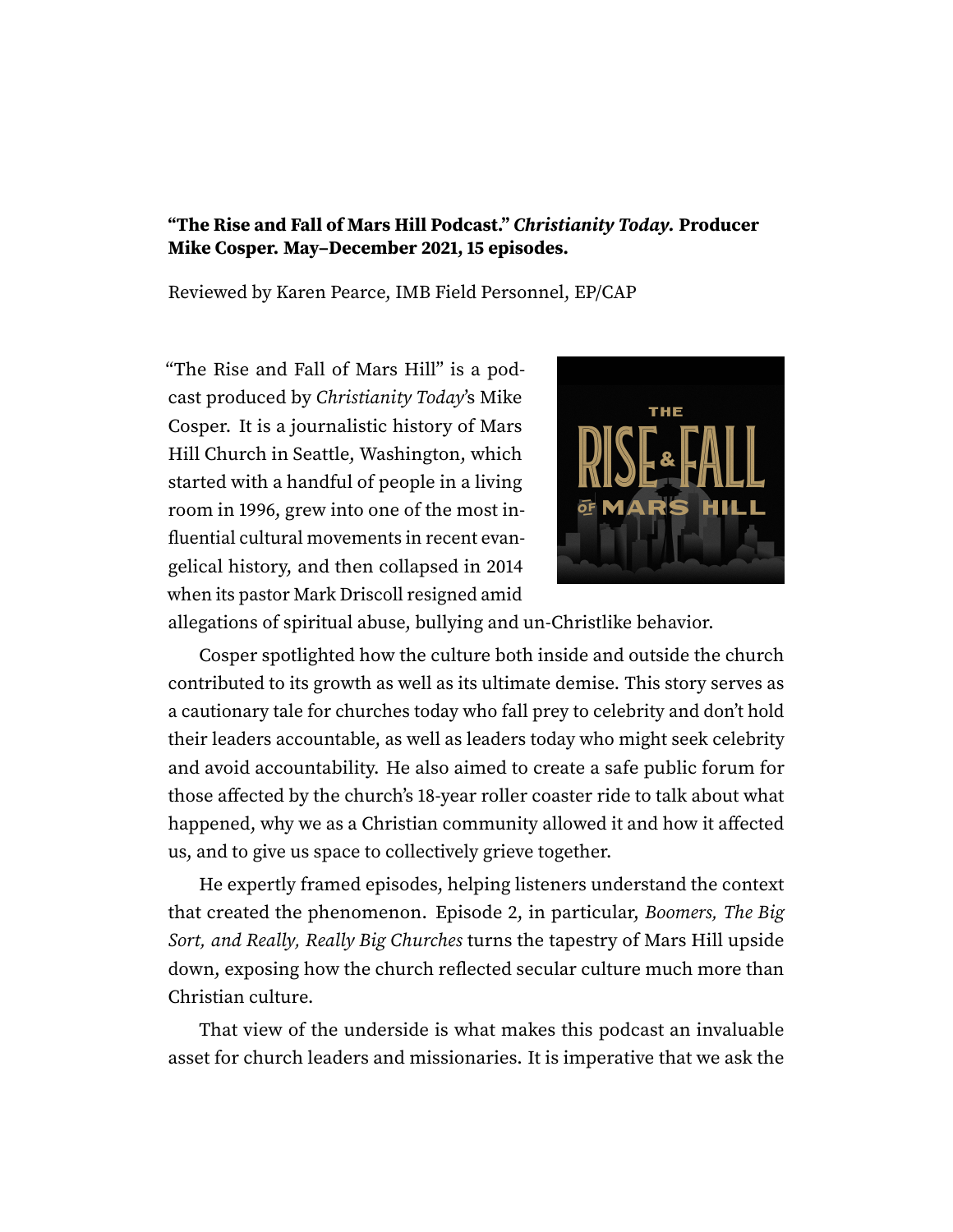questions: what kind of churches are we creating? Do they look like us? Do they look like the newest popular trend, or like the body of Christ?

Another invaluable take-away for missionaries and church leaders is to learn from the kind of transparency Cosper fosters. Churches in our lifetime have been rife with hidden sin, be it sexual abuse, power dynamics, or secret trauma. We are coming out of an age of cover-up. But Scripture shows a God who never protected his own reputation by covering sin. We need to stop protecting ours and call sin out.

Cosper did this and should be applauded, but we would be naïve not to question the motive and method just a bit, if only to give that accountability to CT that was remiss in Driscoll's ministry.

Although Cosper gave nuanced coverage to tough subjects and hurting people, we must remember that he is not an unbiased observer. As a young man, he was personally involved with the Acts 29 network that Driscoll helped popularize. In fact, it seems to be a bit of a personal healing journey, and we're along for the ride. Maybe that's what makes it so good. You feel his struggle with the "cultural phenomenon" that shaped his young Christian life.

But occasionally, it felt like Cosper and those he interviewed were enjoying themselves a little too much and the people listening were lapping it up. Cosper expertly showed how Mark Driscoll's celebrity led him to seek more celebrity instead of seeking more of God, how his persona and branding ran ahead of his character. But in that light, might CT have been seeking celebrity as well? The production was professional and polished, appealing and popular, celebrated and creative. In fact, it reminded me a bit of a church I once heard about.

As it rose in the charts, production slowed down and the intervening weeks were filled with bonus episodes that chased the rabbits that would draw in more listeners—what should have been 6 weeks turned into 6 months. Incendiary and provocative intro clips of Driscoll yelling at his congregation,